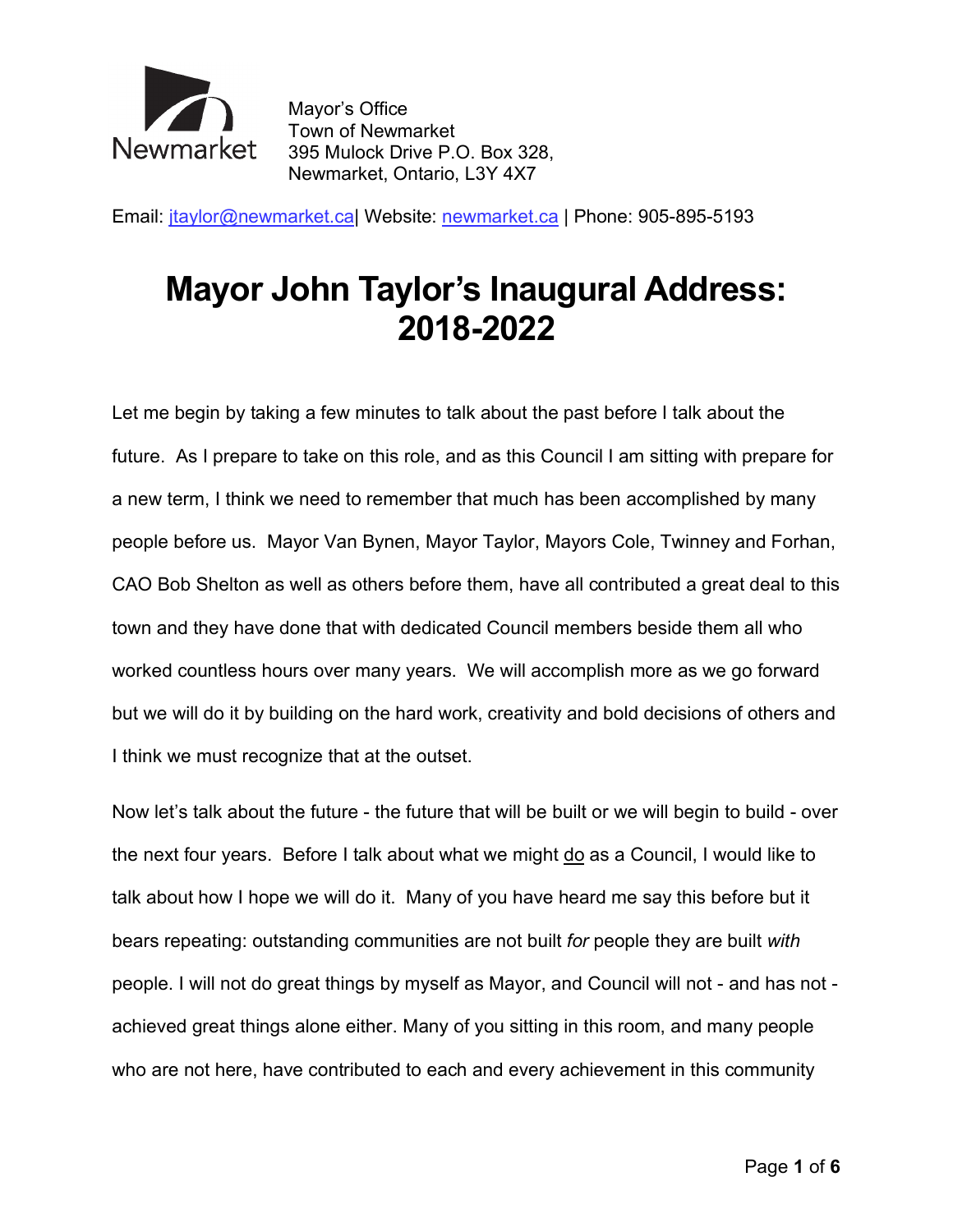whether it is as a staff member or through Town committees like the BIA, NEDAC or the Heritage Committee; or whether it is through the Chamber of Commerce or the faith community or the not for profit community. We will build the town we believe in together through collaboration and cooperation with a shared vision of what we want to be. That is how great communities are built.

Also we have made bold decisions in the past and we have taken risks which have helped us move forward with projects like the Riverwalk Commons, ENVI Broadband and the purchase of the Mulock Farm. I believe we will continue to make bold decisions and we will continue to not be afraid to take chances and to step forward with confidence.

So, as we move forward let's continue to embrace collaboration as a principle and let's also embrace bold decision making and step into the future together without fear of moving forward and without fear of change.

With a willingness to be collaborative and to embrace change - the question becomes what specific work are we going to try to do over the next four years? Some of that is yet to be seen as Council embarks on a 'strategic priority setting' exercise where we develop a shared vision for the term based upon the extensive public feedback we received during the election – and trust me it was extensive.

Having said that I would like to outline some of what I personally see taking place over the next four years and where I believe some of our efforts must be placed. I want to start with what I believe is our largest and most clear responsibility - the Mulock Farm Property. We have made a significant investment on behalf of the residents of this town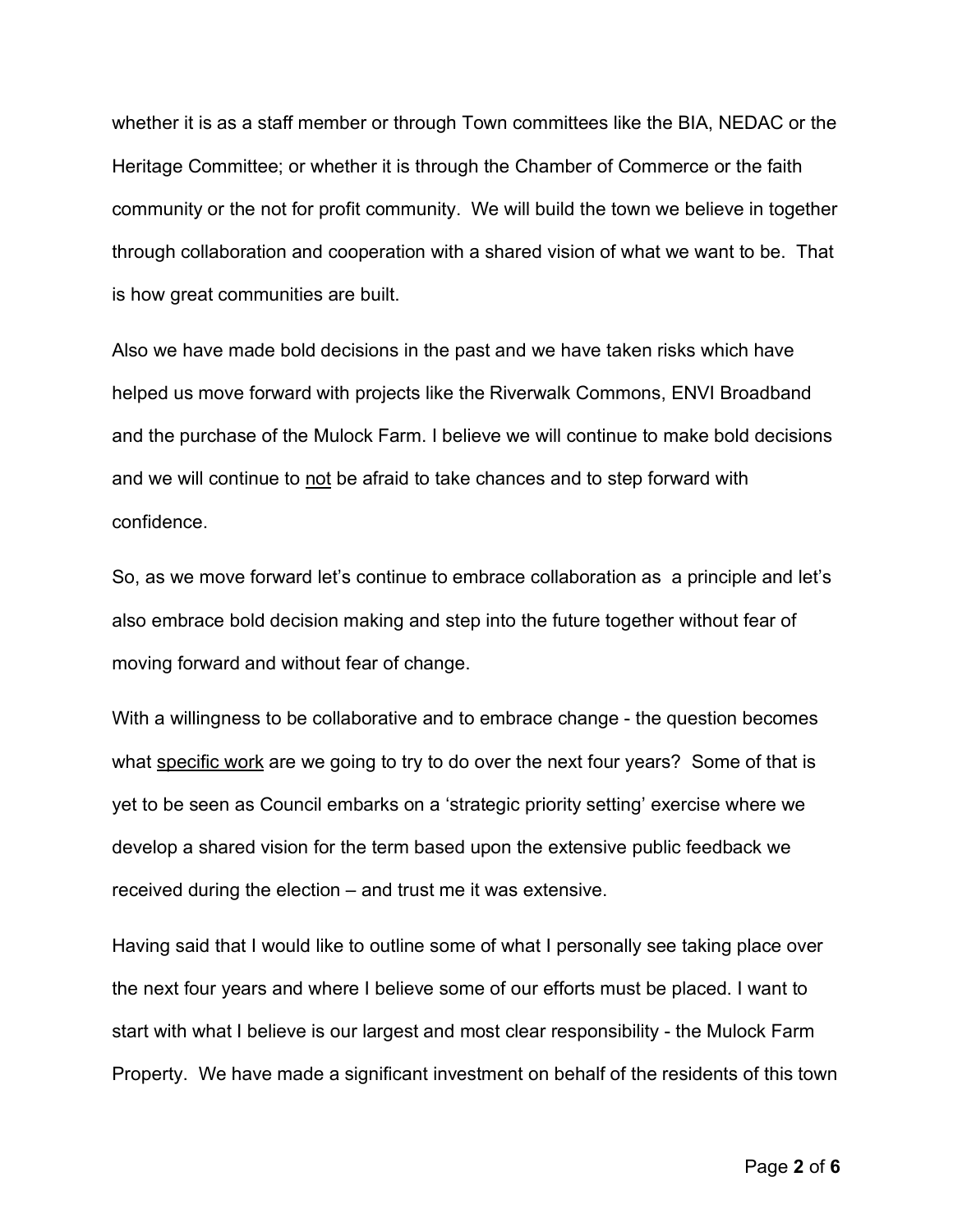and we must make it our number one priority for the term. This park will serve the residents of this town for generations and we must deliver something creative, something exceptional and something that everyone can use and enjoy. By purchasing this Farm we have committed ourselves to this fully - we need to follow through and we need to commit the resources both human and capital and make it a priority. That may mean that we may not be able to fully pursue other ideas or projects for a while well we digest the enormity of this commitment. We must move this to completion in this term so that the public can enjoy this space that we purchased on their behalf and see the results of their tax dollars at work. I know that just like the Riverwalk Commons we can and we will build something exceptional for the residents of Newmarket.

We also need to complete other outdoor recreational amenities that are in the planning stages such as the outdoor arena - which the sports groups and the residents have supported. We must also move forward on an outdoor skatepark and give the kids of this town another reason to leave their screens, and get outside, and get some exercise.

Exceptional outdoor opportunities have always been a hallmark of this town and we will see great advancements in the next term of Council in this area. I would also like to see us move forward with an off road, multi-use path along Mulock Drive from Bathurst to Harry Walker Parkway – this may take time but I know it will be well used and embraced by the community as our other tails have been for years. Trails are always a sound investment.

I would like to see us continue to embrace trends in governance that add greater transparency and access. That is why I believe we should strive to have less "In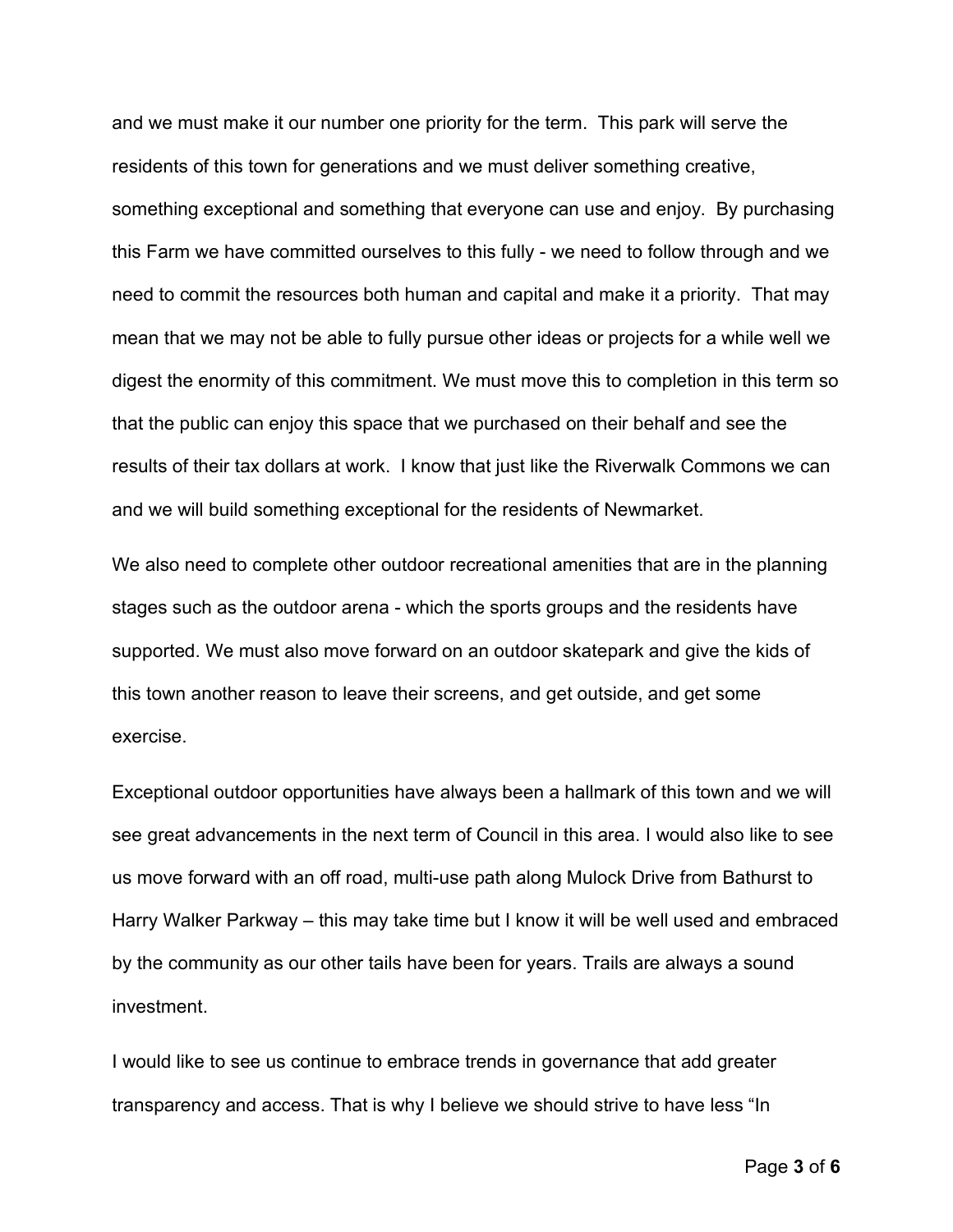Camera" meetings and we should allow greater access to information. To further advance access and transparency I intend to start a Mayor's Newsletter and initiate Mayor's Town Hall meetings.

I want us to continue to develop our understanding of the needs of our always changing community. I plan to introduce a Mayor's Roundtable on Diversity and Inclusivity to welcome and engage the many new Canadians who call Newmarket home but also to engage people with disabilities, the LGBTQ2 community, seniors, and others.

For example, today I am joined by Bayan Al Hammadi a Syrian Refugee and father of four. He is starting a new life here in our community and working at NewRoads Automotive Group. His children are flourishing at school and making many friends including my children. His family represents the change that Newmarket is seeing – and we need to embrace that change.

Housing must always be a priority. Whether it is young people beginning their careers, new Canadians, or seniors - our community needs more housing options and more affordable housing options. Government at all levels need to play a greater role in ensuring that more rental housing is built, more condominiums become available for first time buyers and downsizing seniors, and we need to continue to build townhomes and single family homes as well. Let's get creative in what housing can be and how it can be developed. This is one of the greatest challenges that we face and we must take action to ensure that there are housing options for everyone.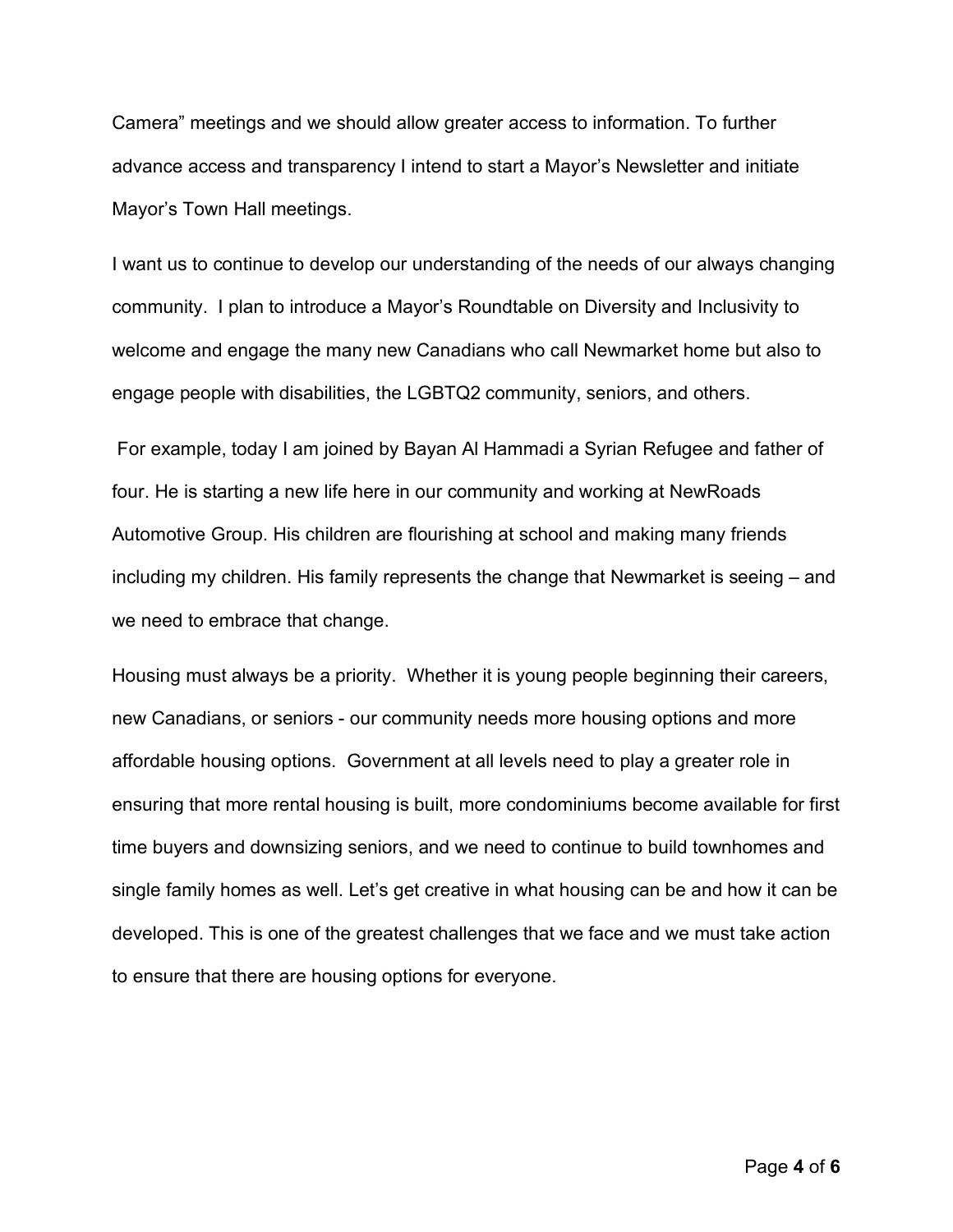Creating jobs and building a strong local economy is always a key role for Council and the Town of Newmarket. We need to build on our success with Celestica and bring more new employment to Newmarket. We need to broaden our partnership based approach to Economic Development and realize that job attraction is both a municipal, regional, and a provincial endeavour and that we have many partners in success. Also, we need to build a technology advanced community that will have the underlying infrastructure to solve critical challenges that attract workers and employers alike. I intend to play a very active role in job attraction, job retention and economic development.

Finally let's remember that the heart of our community is, and always will be, the downtown - and while we have had some significant advancements and we are being recognized for our success - we still have more to do. I predict that people will be shocked again and again as Downtown Newmarket becomes more exciting, more vibrant and even more successful. We need to continue to add public art and attractions. We must continue to provide more festivals and performances and events at the Riverwalk Commons, The Old Town Hall and The Community Centre so that the downtown flourishes as the entertainment centre of Newmarket. And yes we must add more parking. The downtown's success has placed a strain on parking and we can and must do more. And now it is time to start a conversation with the downtown merchants about closing Main Street on weekends in the summer and attracting people from far and wide to enjoy this special place. Downtown Newmarket will be known across Ontario and Canada as the example of what an outstanding historic Main Street can be!